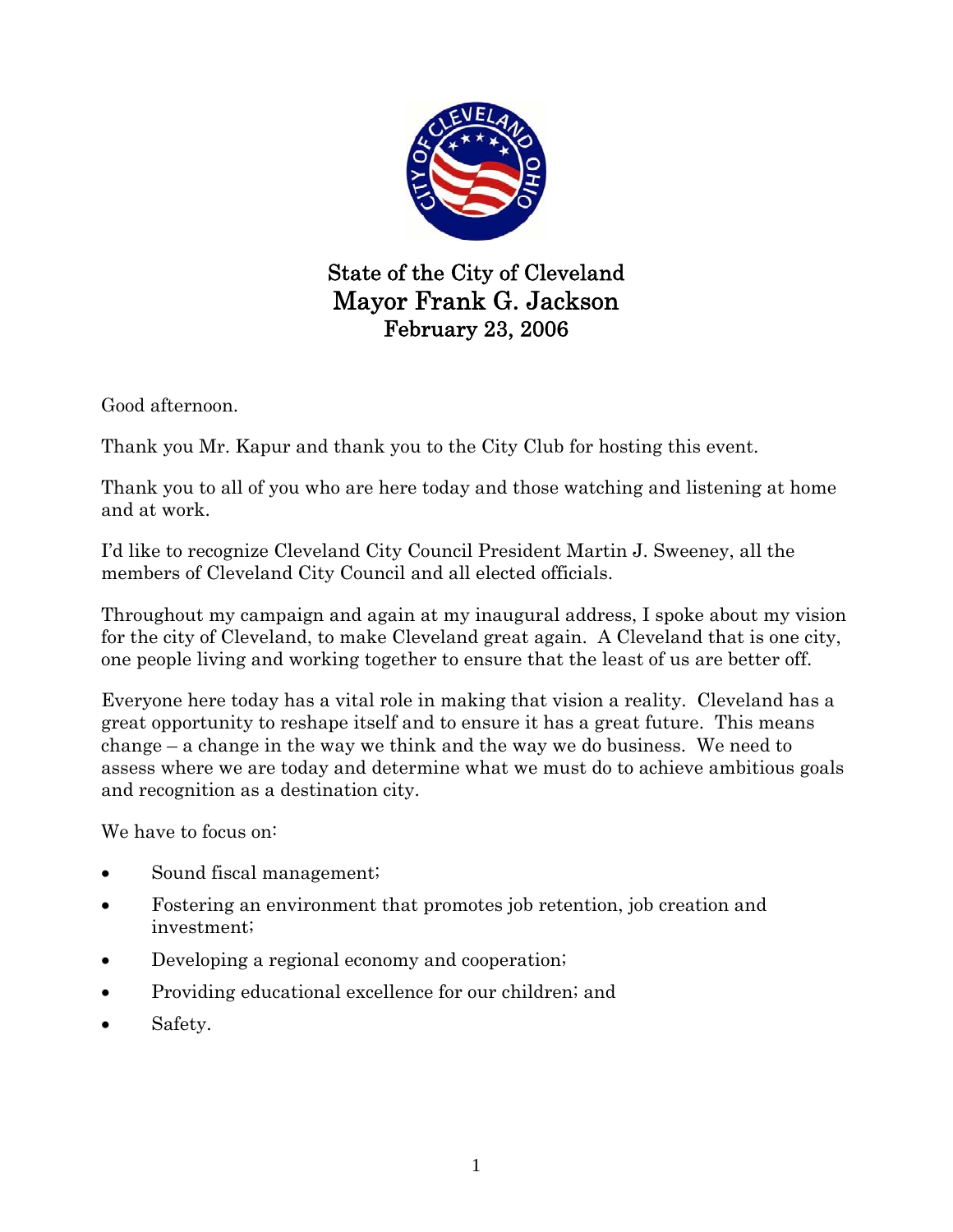First, let's focus on our current financial situation.

The City of Cleveland is a \$1.1 billion corporation. Cleveland's enterprise funds, including Cleveland Public Power, the Division of Water and our airports, account for approximately \$600 million dollars.

10 years ago, CPP offered customers a rate that was 28% less than its private competitors. Today, the savings is about 1%. To remain viable, CPP will implement a five year strategic plan to be competitive and provide better service.

Our Division of Water currently has a strong balance sheet. We have to review our operating costs so that we can remain viable and continue to provide quality service to the region. That's why we will begin meeting with our municipal customers about service delivery and their expectations.

Cleveland's airports are a regional asset – a lifeline for commerce. We need to be responsive to the needs of our customers. There is a need to improve operations, be competitive and position ourselves for the future.

These and all of our enterprise funds need to remain viable in today's economic climate. I view these three assets – CPP, the Division of Water and the airports – as economic development tools for the long-term growth and stability of our region.

Our general fund is a direct reflection of the economy and has a direct impact on the quality of life and delivery of service in Cleveland.

On February 1st, I submitted the 2006 Mayor's Estimate to Cleveland City Council. It is an operating budget of nearly \$503 million, a 5% increase in costs compared to 2005.

The 5% increase is mainly a direct result of substantial increases in health care costs, increased labor costs, dramatic rises in energy cost, and the loss of the 20% discount on the worker's compensation payment.

This is no different from you as business people experiencing increased labor costs or your families paying more for health care and to heat your homes.

Our total revenue projection is approximately \$489 million, an increase of only 3.2% from 2005. The revenue and expense difference is approximately \$14 million. Our solution to address this deficit is:

- 1. To utilize savings from 2005;
- 2. To decertify funds; and,
- 3. To use the carryover balance from 2005.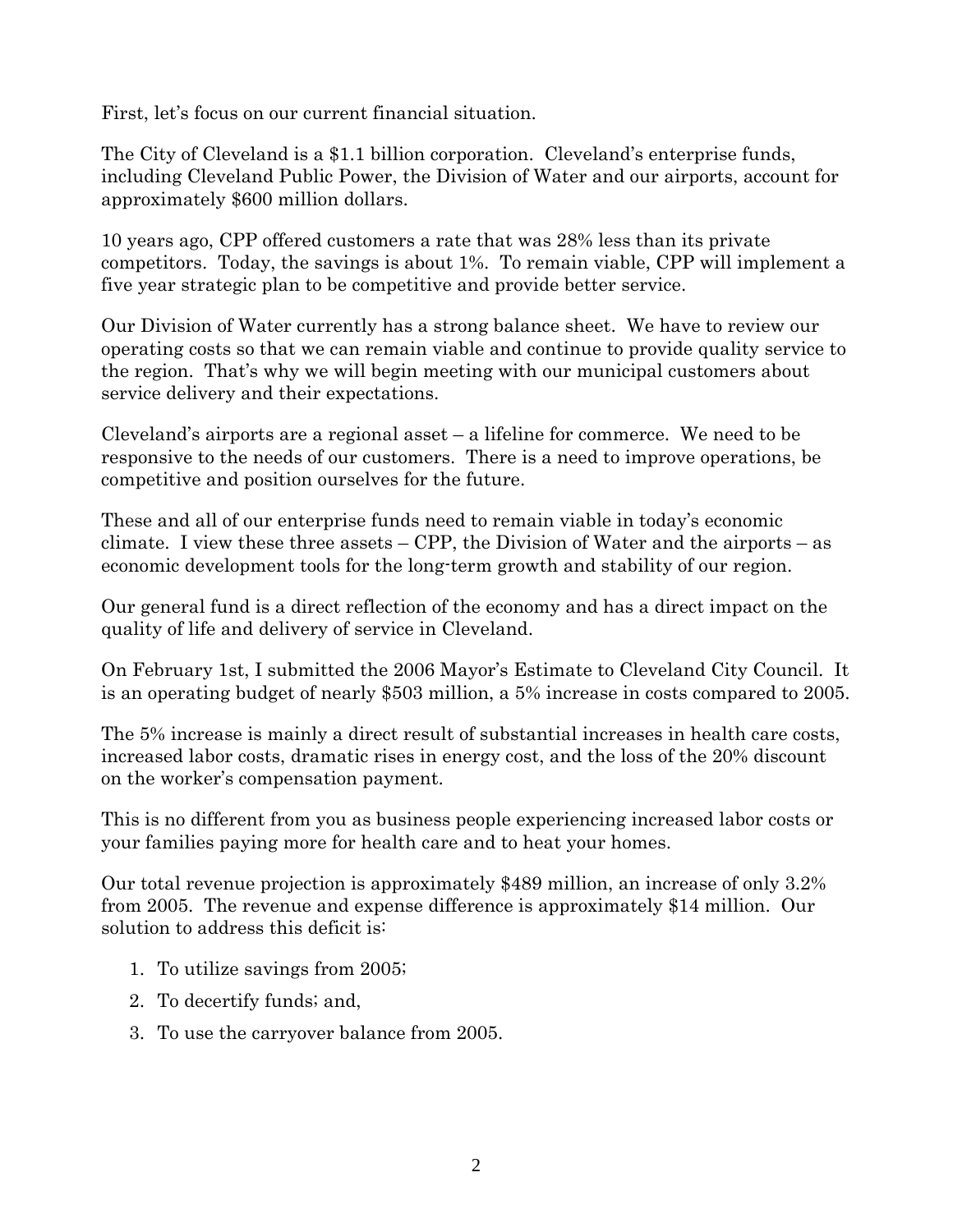That's how we are going to deal with fiscal issues in 2006. But, we need to build longterm financial stability for the City of Cleveland.

That is why I have directed all City Departments to implement cost reduction plans that will save the city overall 3% or \$15 million.

Going into 2007, this 3% cost reduction will allow us to cover the \$14 million of noncontinuing funds that we are using to balance the budget this year.

However, we expect that costs will continue to rise next year, particularly in health care, energy and labor. To combat these increases, I'm going to immediately call for an assessment of our health care costs and direct our Sustainability Manager to continue to focus on finding ways to reduce energy costs and promote alternative energy sources. And we will begin negotiations with our various unions this year.

We can no longer do things the way we've done them in the past. We must begin looking towards our future and be innovative in our approach.

I have formed an Operations Efficiency Initiative made up of our Chief Operating Officer, Directors of Departments, Councilman Jay Westbrook and alumni of Leadership Cleveland. They will begin work in March to provide recommendations to me on how Cleveland can improve the efficiency and effectiveness of city operations and make City Hall more business friendly. We will begin implementing the plan in November of this year.

We cannot rely on cost-cutting alone. To make Cleveland a city of choice and improve the quality of life for residents and businesses, we must increase revenue through economic development and job retention and creation.

To that end, I will commence meetings with local business leaders for a **Mayor's** Leadership Group on Economic Development and Jobs. I'm asking our local companies to accelerate their commitments to local suppliers and to bring their national vendors and suppliers home to Cleveland.

I see particular opportunities with our health care providers, law firms and all other professional firms. Our significant local buying power can leverage more business within and among Northeast Ohio businesses: all we need is an appropriate focus.

We also must assure that our own house is in order at City Hall. We will revise our procurement practice to encourage local suppliers and greater participation by smaller businesses.

One of the challenges we face is to continue development that was started with our limited resources. Through a review of the capital budget, we know that by the end of 2005, more promises for capital dollars had been made than our resources can support. Basically, our credit card was maxed out.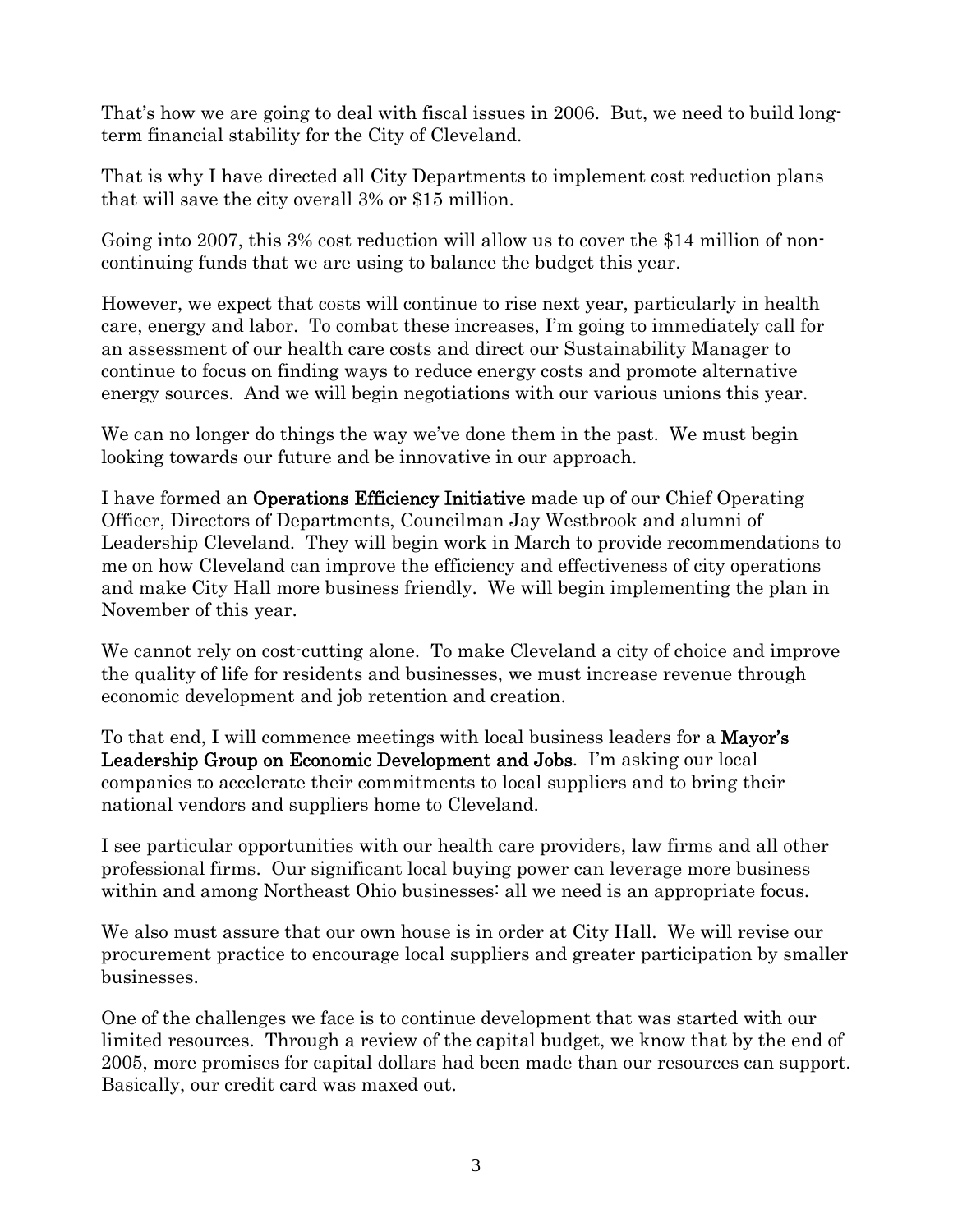During the transition, I identified this as a number one priority and gave the task of resolving this to Chief of Staff Ken Silliman.

Handling this situation in a way that will allow us to continue to grow and develop without mortgaging our future will require innovative thinking. That is why we are developing a five-year capital plan for roads, bridges, recreation, infrastructure, technology and development.

While we plan for the future, there are some actions that we can take now, including collecting money that is owed to the City in license and permitting fees as well as traffic, building and housing fines.

There is a general perception that City Hall does not care nor is it efficient enough to do its job. But there is no more business as usual. We will aggressively enforce compliance and collect money owed to the City.

The benefit to the city will be three-fold – we will increase our revenue, improve quality of life in our neighborhoods and create a better investment environment for business.

All of the above-mentioned efforts will take us a long way, but Cleveland cannot do it alone. It's time for all of us – public and private – to step forward. We must take a regional approach to economic development, education and quality of life.

We are spending too much time, energy and money fighting amongst ourselves for jobs and industry. We need to agree on some guiding principles. A list of such principles includes:

- Industrial and commercial real estate tax abatements that are capped at an agreed upon percentage or an elimination of property tax abatements;
- A ban on the use of income tax abatements;
- Standardized low-interest loans and grants; and,
- A formula when a business moves from one city to another, that the new host city shares 50% of the income tax from that business with the former host city.

Because the development of our region is so important, I am conducting a national search for a Chief of Regional Development.

All of these things – providing sound fiscal management; improving efficiency; creating an investment environment; a regional economy and cooperation – will result in a better quality of life for the citizens, businesses and visitors of the City of Cleveland. But we must do more.

To truly improve quality of life and make Cleveland a city of choice, we have to create educational excellence for our children.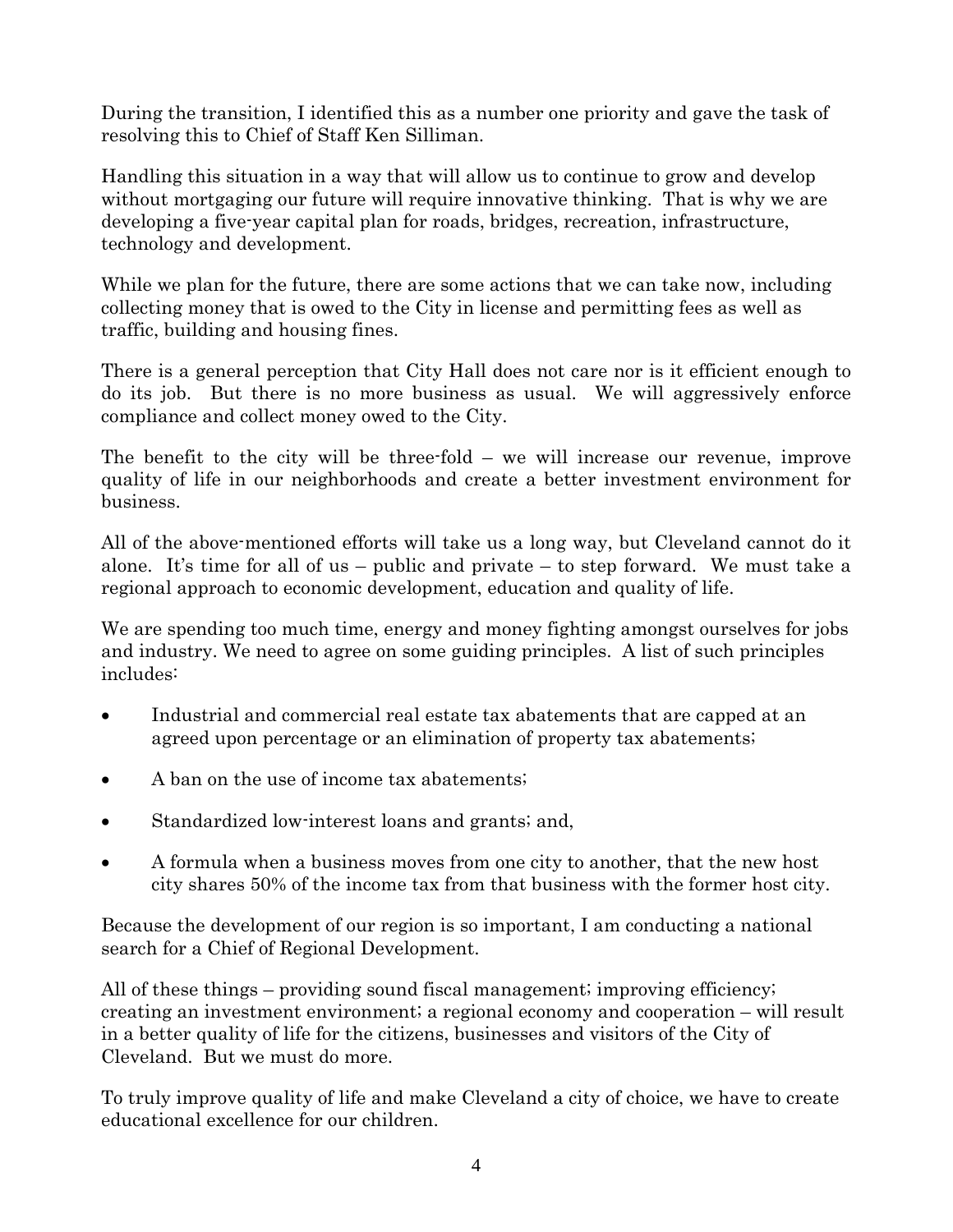To create a school system of choice, we must take a regional approach to education.

We can reduce operating costs for all districts by implementing combined procurement, health care and energy cost saving programs.

We can continue efforts as a region to force the state to provide adequate funding for education.

We can provide high quality academics for all students by creating regional magnet schools, partnerships with institutions for internships and career paths for our children.

We can no longer afford to be parochial in our thoughts, actions, or outcome when it comes to education.

We cannot forget the 65,000 students in Cleveland's public schools or dismiss any child as being unable to learn. We cannot create two systems where some students can succeed and some students don't have a chance to succeed. The cost of the inequity of education in this region is too great.

Our survival is directly related to individuals, businesses, organizations and institutions fulfilling their duty to ensure educational excellence for our children.

There is no one thing that I, as Mayor, or any one individual, can do. There is no panacea. This is a challenge for all of us – the schools, the parents, the students, the business community and the overall community. We all share in the challenge of creating educational excellence for our children.

The Cleveland Municipal School District is a community asset and we are all accountable for its success.

That is why I meet weekly with the Board Chair and the interim CEO. I met with local and national foundations that are willing to give the schools a fresh start and lend their considerable resources. I look forward to working with the Cleveland Teachers Union and all of the school system's unions.

In an effort to keep us all focused on the same outcome, I will have a cabinet position for an Educational Liaison.

Every child can and will have educational excellence. But to achieve that goal, we have to have a safe and secure environment in and around our schools that is conducive to learning.

Safety in Cleveland's schools and in our neighborhoods is essential.

We will send the message that we as a community have zero tolerance for violence and crime.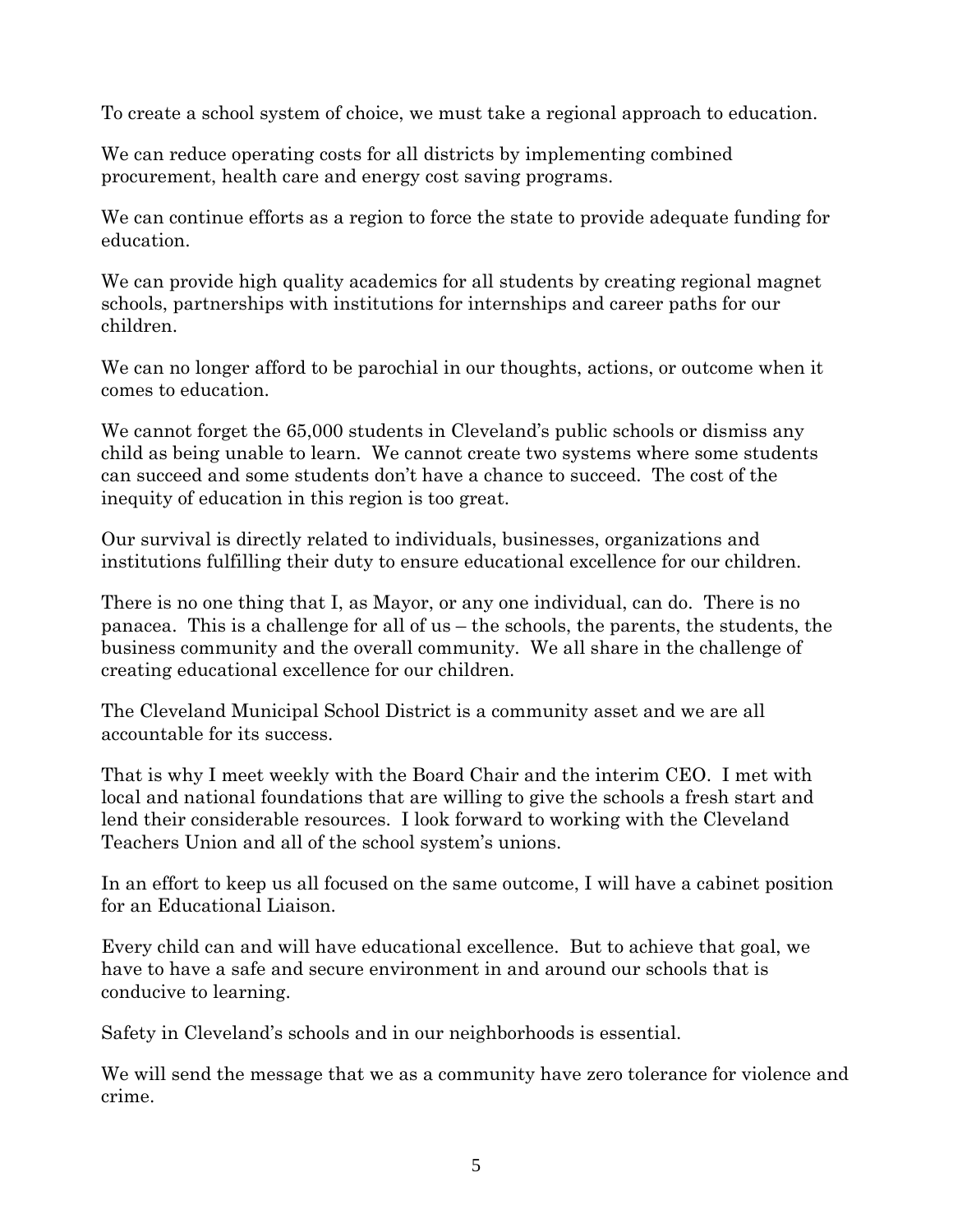So Cleveland is putting criminals on notice: If you commit a crime in Cleveland, you will go to jail. We will not allow violence and crime to rule the streets while our lawabiding citizens are locked in their houses in fear.

We have a tremendous problem with youth violence – in our schools and on the streets – and we have to take steps to ensure that our children are safe. Youth violence is a community problem; it is not a problem that either the Mayor, law enforcement, schools, community organizations or parents can solve alone.

So we are doing the following:

- On March 1, the school district will begin implementing an improved school safety plan. 30-35 security personnel will be brought on. 15-20 of them will be assigned to school buildings and the balance will be assigned to the school district's mobile gang unit. The school Administration will brief Cleveland City Council before implementation to get their input and reaction.
- The Division of Police is working with the CMSD, CMHA and RTA and other agencies to protect our children on their way to and from school. We will not tolerate anyone who tries to do harm to our children on their way to and from school.
- The Community Relations Board will pull together a partnership of the Cleveland Municipal School District, the Police, local non-profits, churches, students, parents, volunteers and gang members. The purpose is to have a visible presence in our schools and help prevent youth violence before it starts.
- This past Friday, the Safety Director and the Chief of Police briefed me on a new deployment plan to maximize our personnel and resources to ensure safety in our city. They presented a strategic plan to identify crime patterns and implement efficient deployment. We are setting performance goals, accountability and developing a strategy for community outreach and policing.

Stopping violence and creating public safety is a community effort. And for it to work, we have to heal the breach between the community and our Division of Police. To help do so, the Police Chief issued a general police order in early January to more clearly define police tactics, training procedures and accountability in relation to the use of deadly or excessive force.

And, a week ago, we implemented new policies and procedures to fully empower the Civilian Police Review Board to help ensure fairness and provide closure. We will not only restore the public's confidence in the police, but we will also restore the morale and discipline of our police officers.

These steps to help ensure safety are just a few of the things that I've outlined for you today. I've presented a strategy to help improve the future of the City of Cleveland.